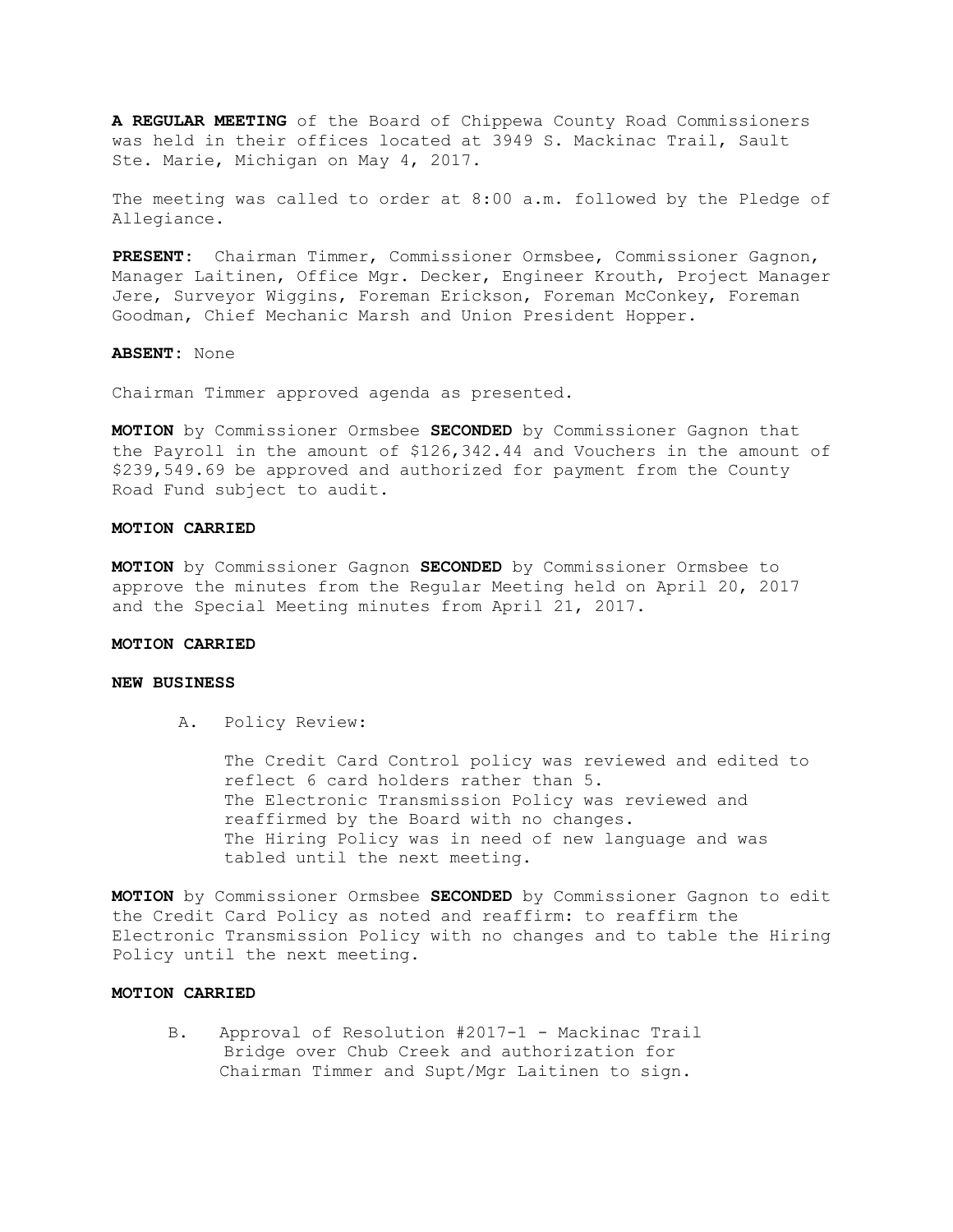**MOTION** by Commissioner Gagnon **SECONDED** by Commissioner Ormsbee to approve Resolution #2017-01 and authorize Chairman Timmer and Supt/Mgr Laitinen to sign.

# **MOTION PASSED BY UNANIMOUS ROLL CALL VOTE**

 C. Approval of Resolution #2017-2 – Riverside Dr. and Authorize Chairman Timmer and Supt/Mgr. Laitinen to sign.

Engineer Krouth reviewed the Resolution with the Board. The Resolution is for the resurfacing of Riverside Dr. from 18 Mile to Pennington.

**MOTION** by Commissioner Gagnon **SECONDED** by Commissioner Ormsbee to Approve Resolution #2017-02 and authorize Chairman Timmer and Supt/Mgr Laitinen to sign.

# **MOTION PASSED BY UNANIMOUS ROLL CALL VOTE**

D. Culvert Bid Award.

Manager Laitinen went over the bid request for various size culverts. Four bids were received. It is Manager Laitinen's recommendation that we accept all bids and award the bulk/truckload purchase to ETNA.

**MOTION** by Commissioner Gagnon **SECONDED** by Commissioner Ormsbee to accept all bids and award the bulk/truckload purchase to ETNA.

# **MOTION CARRIED**

#### **PUBLIC COMMENTS**

### **STAFF REPORTS**

Foreman Erickson

- Gravel Road maintenance when possible.
- General maintenance on trucks.
- Preparing the Crack Sealer for use.
- Brooming/sweeping roads.
- Tree clean-up on Mackinac Trail.
- Guardrail repairs for the State.
- Safety Meetings.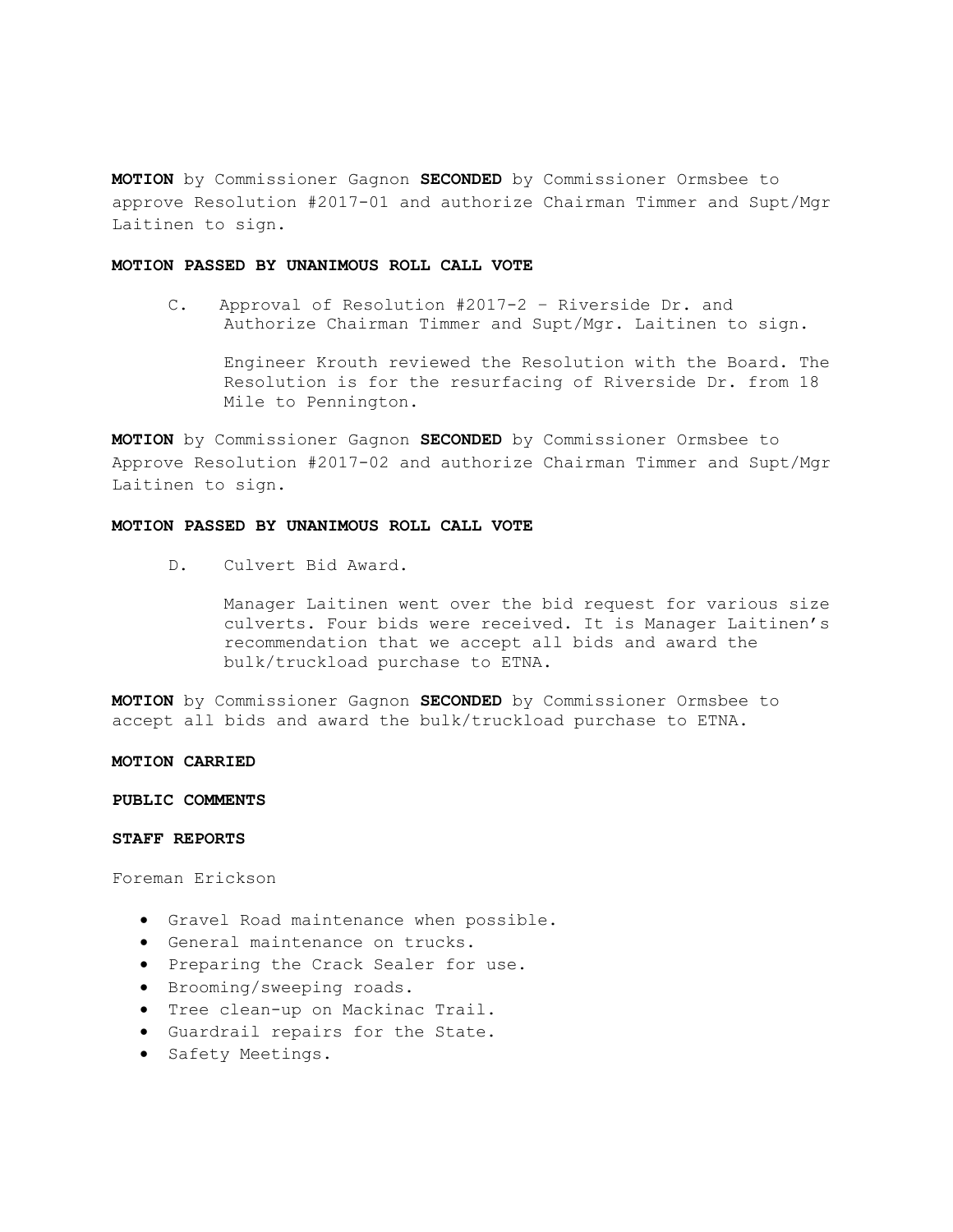Foreman Goodman

- General Spring Maintenance.
- Safety & MSHAW Training.
- Cold Patching.
- Repaired three washed out culverts.
- Meeting with the Rudyard Township Supervisor regarding brining.

Foreman McConkey

- Patching Holes.
- Gravel Road maintenance.
- Brush Hog is clearing along Gogomain Rd.
- Shop and Guys busy.

Chairman Timmer asked Foreman Erickson, Goodman and McConkey for their top three traveled roads and their top three roads in the poorest condition. Discussion ensued on various roads though out each region.

Chairman Timmer asked about this year's Brine program with the Townships. Chairman Timmer asked Manager Laitinen if he thought it would be beneficial for the Road Commission to assume control of the program or leave it with the Townships. Commissioner Gagnon stated we could continue and/or increase the Road Commissions monetary contribution to each of the participating Townships.

# Surveyor Wiggins

• DEQ Site inspections with John Gustafson. Two washouts in Rudyard, cross pipes on Scenic Dr. and culverts on Sugar Island were checked. Several culverts are in need of replacement and permits will need to be applied for.

Office Manager Decker

- Received a call from O'Connor letting us know that one of the three pick-ups ordered has arrived. We should take delivery of all three within a couple weeks.
- MTF funds were received yesterday but have not been reviewed yet.
- The Road Commission web-site has been updated with the new ACT 51 information.
- Working on additional Website updates.
- Several portions of roofing over the Garage are in need of replacement or repairs. A quote for the repairs was received by Great Lakes Roofing of \$13,000 for repairs over the garage and \$5,500 for repairs over the office area.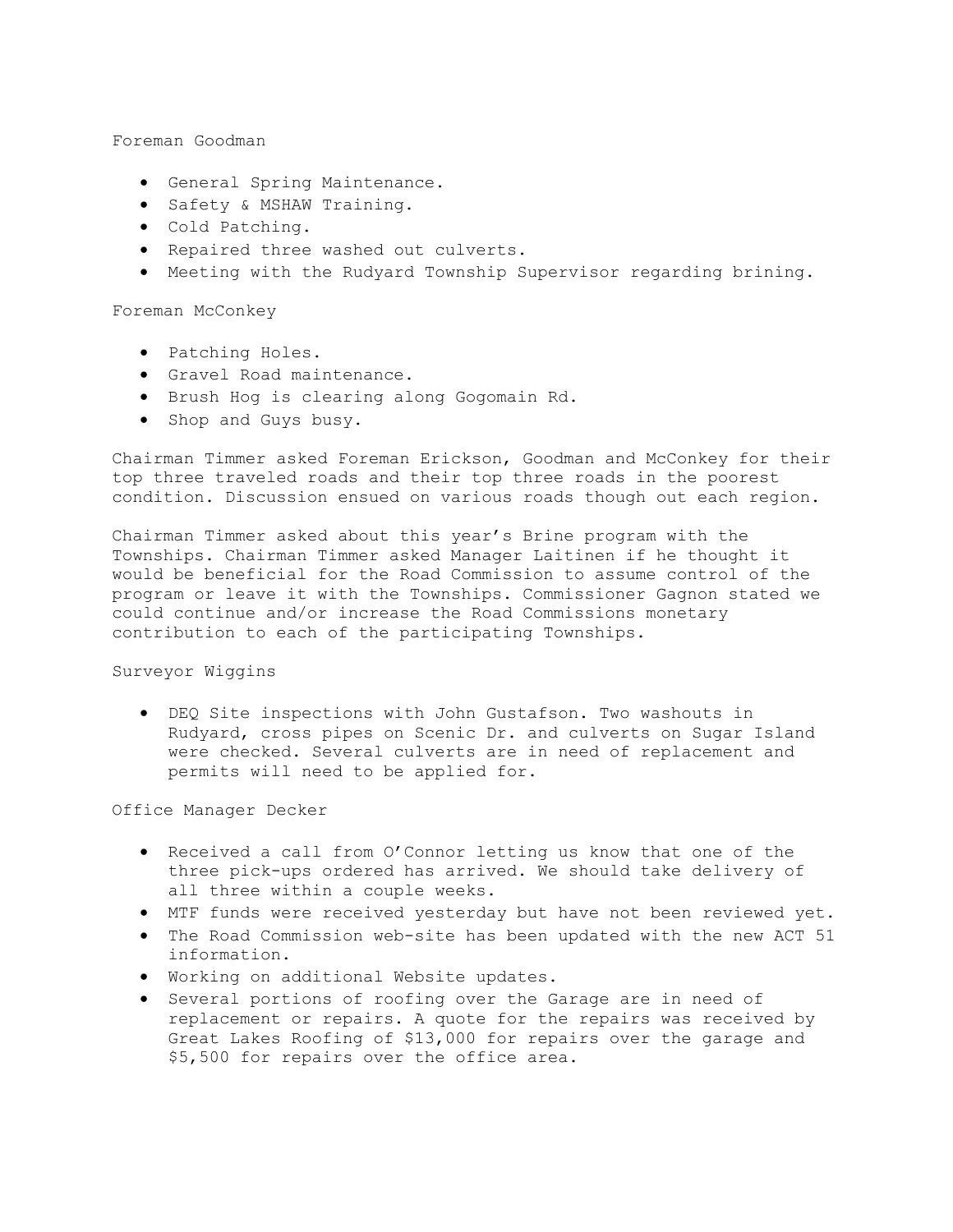# Engineer Krouth

- Resolution work for upcoming projects.
- Had on-site meeting with the Little Rapids Project Consultants. Information was sent to the contractor on start date to pave approaches, approximately May 15<sup>th</sup>.
- On Friday May 12th Congressman Bergman will be here to tour the Little Rapids Bridge Site.
- June 10th will be the first public Outreach Event of the new Bridge. It is being organized by Regional Planning.

Project Manager Jere

- DEQ Permit applications.
- Did Garage inspections with Mitch Koetje all went well.
- MSHA Safety Training went well. Safety Training and Education will be ongoing.

Chief Mechanic Marsh

- Shop clean-up.
- Small repair jobs over the last couple of weeks.
- Sign truck chassis was picked up on 5-3-17
- All is well.

Union President Hopper

• Mentioned that we may want to keep the old sign truck for the West-end.

**OLD BUSINESS** None

**COUNTY COMMISSIONERS'COMMENTS** None

# **MANAGERS REPORT**

- As mentioned the Sign Truck chassis was picked up. Working with Chief Mechanic Marsh on truck specifications.
- Bid Opening is next week for the new Excavator. There has been quite a bit of interest in our used one.
- Safety Meeting was on the  $27<sup>th</sup>$  and went well.
- Will be meeting with the Bay Mills Indian Community to discuss the Lakeshore Dr. Project. The BIA has pledged an additional \$411,000 from their safety fund. This brings the BIA's total contribution for the project to \$811,000.
- Meet with the Developer of the property next to the Best Western Hotel. He is proposing to build a road behind the businesses that would empty onto Mackinac Trail.